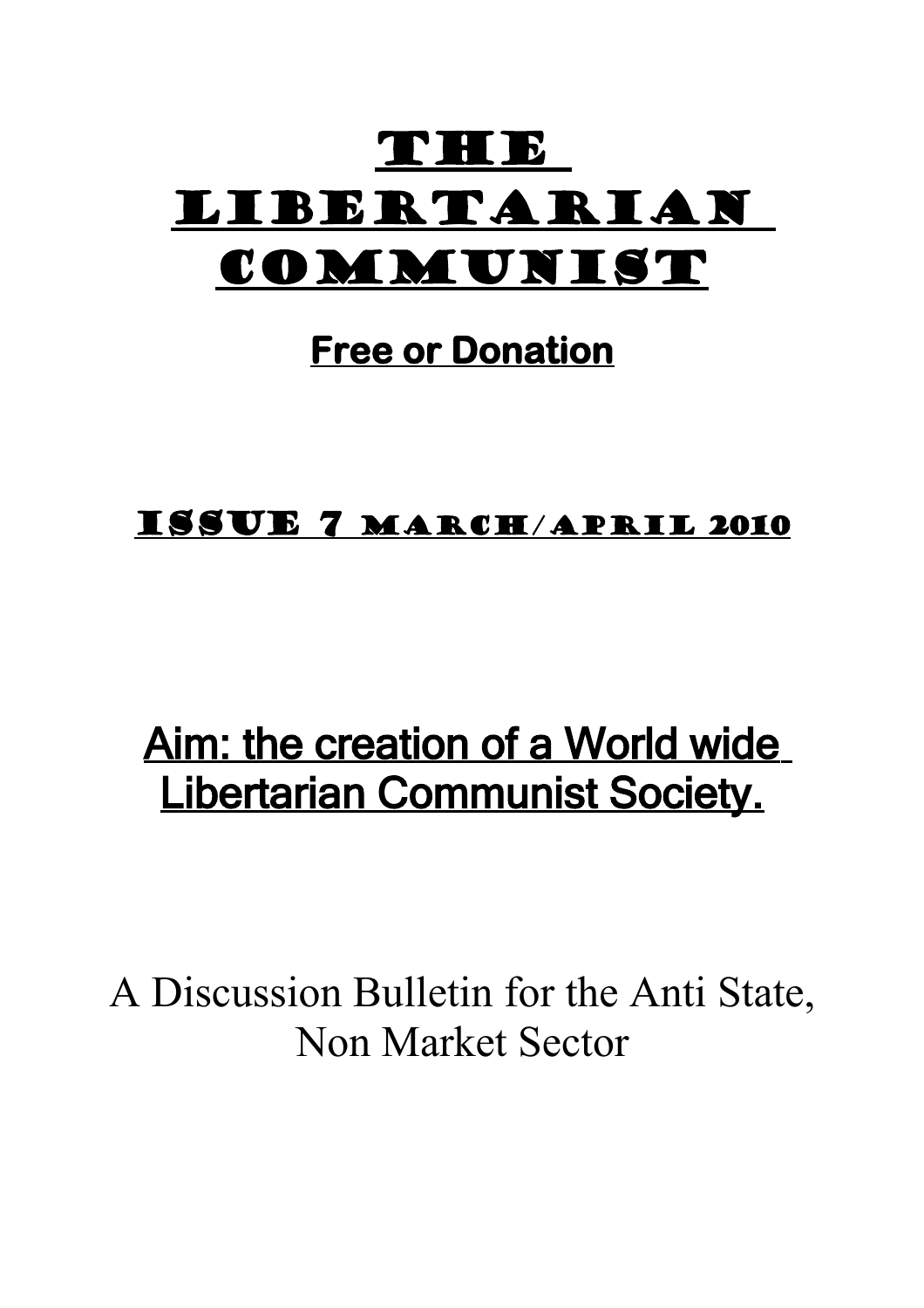The purpose of The Libertarian Communist is to promote discussion amongst the Anti State, Non Market sector irrespective of whether individuals or groups consider themselves as Anarchist, Communist or Socialist as all such titles are in need of further qualification. If you have disagreements with an article in this or any other issue, wish to offer comment or want to contribute something else to the discussion then please get in touch. If any article focuses on a particular group then that group has, as a matter of course, the right to reply. So please get in touch with your article, letters and comments. You can do this by contacting com. lib.org@googlemail.com or writing to Ray Carr, Flat 1, 99 Princess Road, Branksome, Poole, Dorset BH12 1BQ.

# **Contents**

Page 2: Twelve Months On

Page 3: Problems of Revolutionary Social Change: is the Ruling Class Able to Change the Nature of the Struggle? Laurens Otter

Page 4: Quote from Maurice Brinton

Page 4: Transition to a Free Society: the start of a discussion?

Page 6: Notes on Science, art and ethics. Lyla Byrne

Page 11/12: Anti State, Non Market Sector, News, What's on, contact details,

#### Twelve Months On

The first issue of The Libertarian Communist (TLC) came out in March 2008 so this issue marks its first anniversary. The idea of TLC came about when after resigning from The Socialist Party of Great Britain (SPGB) for the second time at the end of 2008 I felt the need to iron out my ideas and the best way to do this was in discussion with like minded people and it accrued to me that this could best be done via a discussion bulletin for what we term as the anti state, non market sector. I have been asked on more than one occasion about the title, Libertarian Communist. Firstly it is a term that best describes my own position. However it must also be admitted that the title was also very much influenced by a journal put out by a dissident grouping in The Socialist Party of Great Britain (SPGB) in the 1970s. This started out, I believe, as an internal discussion document entitled, Revolutionary Theory and Theoretical Practice, in the early 1970s and by its fifth issue in 1974 it was known as Libertarian Communism (LC). The supporters of LC were either expelled, (by a party poll) or left the SPGB in sympathy with those that had been expelled. After their expulsion this grouping set up Social Revolution and continued to publish Libertarian Communism but only, it appears, up to July 1976. This was the most influential dissident group to split from the SPGB and has links after Social Revolution to Solidarity, Wildcat, Subversion and probably had some influence on the Anarchist Federation, formerly known as the Anarchist Communist Federation [1].

The Libertarian Communist journal of today shares much in common with it counterpart from the 1970s and the groupings that sprung from it but at the same time its main aim is act as a discussion and news bulletin for the anti state, non market sector (ASNM). World in Common (WiC) does a similar job but its role is mainly as a online discussion forum which TLC would recommend its readers to get involved with, some of the discussions on that forum may find their way into this bulletin but whilst seeing the need for such forums in this day and age we, as did Neil Fettes in his article in TLC issue 6 on Red and Black Notes, would argue for the retention of hard copy publications.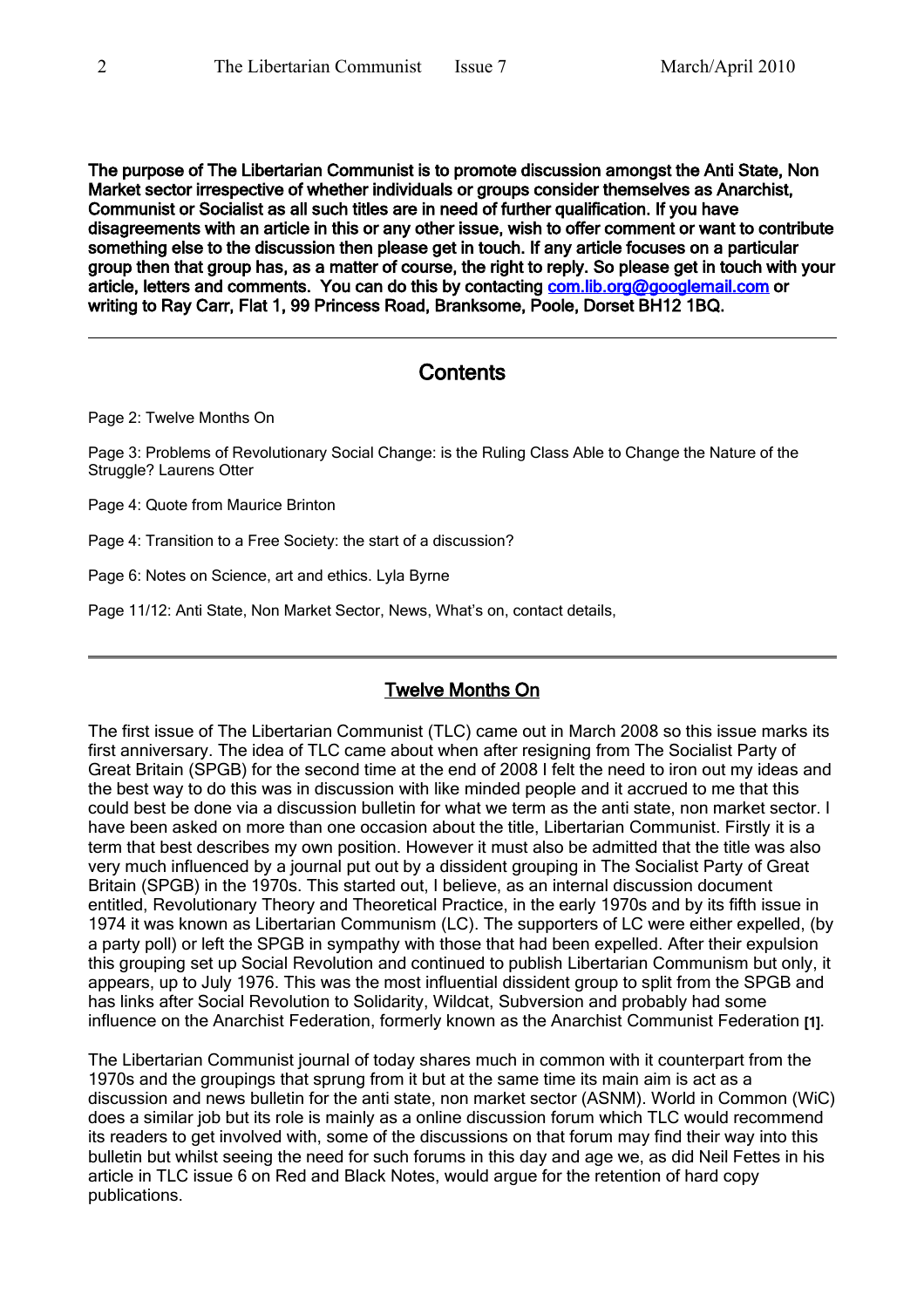In its first year TLC has not led to the sector being any more influential than it was a year ago. But hopefully it has had something of a positive impact. It is another outlet for a discussion of our views, people have come forward to provide written contributions, this was a minimum requirement for its publication to continue and a few people have also provided some financial assistance which is much appreciated. Hopefully in the next twelve months we will see more people coming forward to provide written contributions as well as retaining those who have already dipped their toes in the LC Sea. Do remember that articles need not just focus on what appeared in the previous issue but can also deal with topics that have been raised in any of the previous issues or, of course subjects fresh to TLC. Although I never read Frank Girard's Grand Rapids, Michigan Discussion Bulletin, by what Neil Fettes wrote in the Red and Black Notes article in issue 6, we are very much along similar lines, if it is something written from the perspective of the anti state, non market sector it will be suitable for publication in this bulletin.

What next? Well what about the formation of local Libertarian Communist discussion groups or something along similar lines? Above all here is to the time when the need for journals such as this is redundant because we have achieved our aim and live in a world free from exploitation and oppression, where poverty and hunger has been abolished and we live in harmony with the planet we inhabit.

#### [1] If you have further information on the LC grouping in the SPGB in the 1970s or believe that any of the information given here is in inaccurate The Libertarian Communist would be pleased to hear from you and publish your response.

The author of the following article has asked us to point out that it should be considered as a "Research in Progress" rather than a complete article as the proposed problem and a solution to it are in the early stages of analysis. The article is prefaced by an autobiographical note as requested.

#### **Autobiographical note**

I didn't have at 18 enough courage to go to prison rather than obey call-up; while I was on release leave from the army (1950) I went, with the younger brother of a friend, to sit a set of exams, (he asked me to go and back him, I didn't fully realise what the exams were, we were expecting hard physics ones and easy maths and chemistry ones, which would have been right for him, it turned out the other way round – right for me.) I had not known in advance that these were national scholarships for Harwell (let alone that they would involve some work on nuclear weaponry) still less that Edward Milner (my friend wasn't even hoping to be in the first dozen; that there were two people regarded as certain winners, - both since household names, one had already got an Oxford starred First in chemistry, the other was a child genius, (8 years old, even then in a wheelchair; ) because I was not seen as a serious contender (and had just been an army medic, I was – for the first three exams – asked to push the wheelchair; then as my marks were level with his they must have assumed I was cheating and separated us; anyway I came top and pushed both future Nobel prize winners into equal second place. I then learnt what it was for and had to refuse it. Fifteen months later I went to TCD where Prof. Walton (a pacifist Nobel Prize winner) convinced me that I had to give up being a promising scientist and become a third rate historian.

#### Problems of Revolutionary Social Change: Is the Ruling Class able to change the nature of the Struggle?

#### By Laurens Otter

We (the Libertarian Left) whether in posing an impossibilist electoral platform, or a syndicalist or similar strategy; have not spelled out the degree to which the ruling class can apparently change the nature of the struggle, so as to make the aim of the social revolution appear irrelevant, unless one first engage in a campaign that seems to be less than the pure social transition to which the revolutionary is pledged.

Sixty years ago, it was the start of the cold war, the nuclear (and other weapons of mass destruction (WMD) arms' race, before that fascism, more recently the so-called war on terror. There can be room for argument as to what extent in each of these there was a genuine new development, to what extent, indeed, there was a real issue; but the fact is in each case the capitalists or whatever one else wishes, the Establishment were able to shift the basis of mass consciousness, so that only those whose policies immediately addressed these issues appeared to have a position relevant to that age.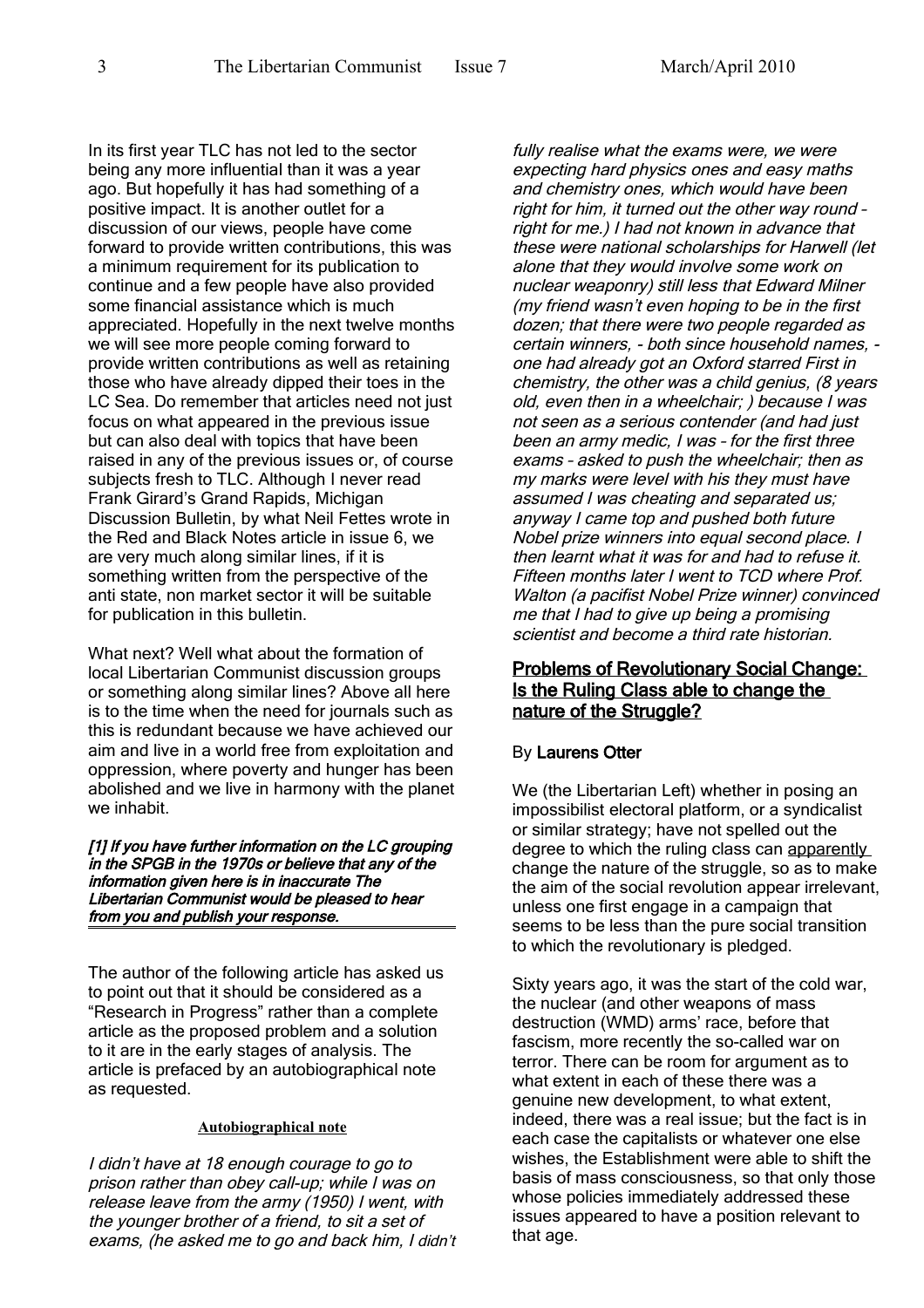It was (and is) possible in each case to tackle the issue concerned, saying from the outset, "it is necessary to do A, but such is the nature of politics, ( no ruling elite ever gives up power/its major weapon of coercion/..., ) A can only be done, certainly only be done with any assurance or permanency , if we go on from there to change society totally; if only because it is the nature of existing society that it constantly produces such problems." But this means that constant restatement/updating of the revolutionary position is necessary, (if we are not to appear irrelevant,) making our fidelity to our original position less apparent; and of course this engenders splits.

British research on nuclear weapons started during World War 2; not surprising that - under wartime conditions – this was not known. What does become interesting is that at the end of the war the AWRE was built at the south end of Aldermaston Airfield and yet nowhere did its building, its research, its staff, the houses for its staff, its raw supplies, . . . , figure anywhere in the defence estimates until Churchill announced in 1952 that Britain was making the bomb. For some of the intervening time the minister of war was Emmanuel Shinwell, he was – as he subsequently said – totally unaware of this development.

Obviously interesting in terms of democratic theory; electorate, parliament, the cabinet (including the theoretically responsible minister) did not know of this major military expenditure. But also consider this, during the same period, in popular consciousness the Soviet Union was being turned from being our great ally, so ably led by "Uncle Joe", to a vile tyranny, about to tackle us at any moment with nuclear weapons. (I am not suggesting that the war-time or the post-war picture was any more accurate than the other; in the perverted thinking of the powers they were both logical and anyway both had elements of truth underlying larger falsehoods.)

Consider the expenditure, the provision of falsified information that went into building up these two conflicting positions; how much of that would have appeared in the annual budgets? Were there ever votes in parliament (let alone the country) to say; "Government, its departments, and government supporting agencies shall over the next year of two spend £X million convincing the electorate that the Soviet Union and Stalin are totally benign/utterly malignant?" I think not. But then think of the impact of these changes on domestic politics?

Think of the number of times SPGB members ILPers, Common Wealth founders, pacifists and anarchists were defamed as pro fascists during the war and pro-Stalinist after it; and how the defamers had switched back and forth.

No doubt in practice we all find ways to rebut the propaganda, we all argue that such twists and lies are all symptomatic of the general evil of class-divided society; but our theories and propaganda do not warn the working class in advance that such new developments of governmental propaganda will inevitably happen, indeed I am not, as yet, certain that we could give such warnings without appearing paranoid, but I fear that without such warnings, there may be something lacking in our arguments.

"We live here and now, not in Petrograd in 1917, nor in Barcelona in 1936. We have no gods, not even revolutionary ones. Paraphrasing Marx ("Philosophers have only interpreted the world; what is necessary is to change it"), we might say that revolutionaries have only interpreted Marx (or Bakunin), what is necessary is to change them."

Maurice Brinton – Introduction to Paul Cardan'S Modern Capitalism and Revolution. Reprinted in "Workers Power" Selected writings of Maurice Brinton, Edited by David Goodway. AK Press 2004

#### Transition to a Free Society: the start of a discussion?

Last November the Socialist Standard (publication of the Socialist Party of Great Britain) carried an interesting article entitled "The Fall of "Communism": Why so peaceful? The main purpose of the article by STEFAN, was to explore the collapse of the state capitalist regimes in Eastern Europe in 1989 and 1990 and why change had come about so peacefully. The final section, "Implications for the transition to socialism" was worthy of note as it outlined the policy of capturing state power and using the coercive forces to defend the revolution against any violent opposition to it. To make matters clear we are reproducing the last few paragraphs in full.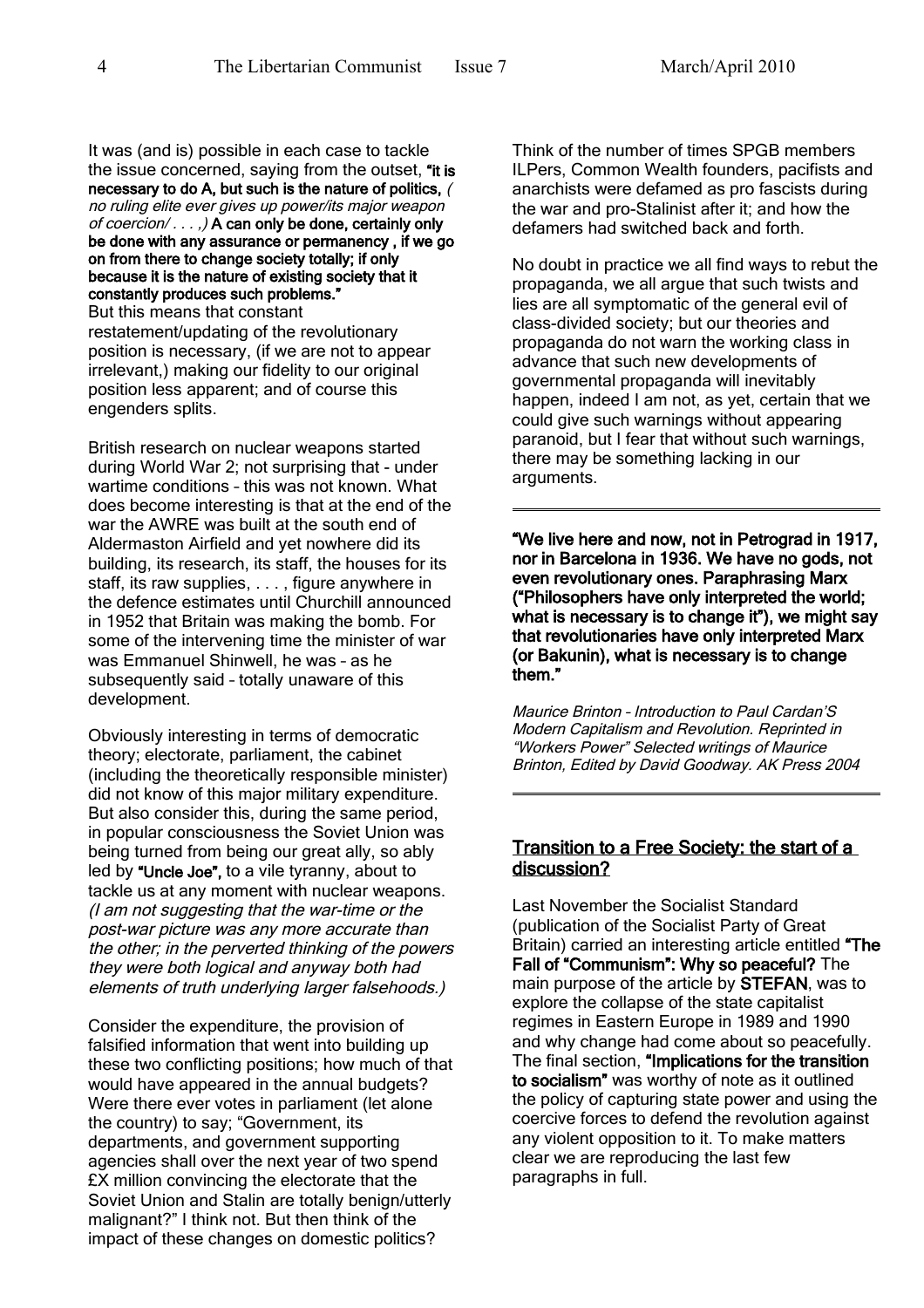"Above all, we reckon that in any violent confrontation with the capitalist state the working class face the nearcertainty of defeat and massacre- and the odds grow steadily worse as military technology advances.

It would be unnecessarily risky to count on all of the soldiers defecting to the side of the revolution. Special precautions will surely be taken to insulate the armed forces from the contagion of socialist ideas and bolster their discipline – that is, their readiness to obey orders.

Under these circumstances it is a foolhardy and dangerous anachronism to conceive of the socialist revolution in terms of a popular uprising. Of course, a popular movement is essential, but that movement must constitute itself as the legitimate authority in society through the democratic capture of the state. Even then it is conceivable that some people will try to take violent action against the socialist majority, but it will be much easier to thwart such people – if necessary by using the armed forces against them." **(STEFAN Socialist Standard November 2009)**

In response to what I perceived was a contradictory statement about the use of the armed forces in a revolutionary situation, I sent the following letter to the Socialist Standard editorial committee.

November 26<sup>th</sup> 2009 Dear Editors

#### No doubt STEFAN, **" The Fall of**

**"Communism": Why so peaceful"**, Socialist Standard November 2009 is putting the case of the SPGB when arguing for the capture of state power by parliamentary means but there

seems to me to be a contradiction in this line of reasoning.

True enough if faced with the strength of the armed forces we see today in, for example, Britain, the working class would face a massacre if an armed uprising were to be attempted. I do not know who is suggesting such a strategy. The real contradiction in the article is where on the one hand it is argued that it would be risky to count on enough of the armed forces defecting to the side of the revolution and suggests, probably quite rightly in the suggested circumstances, that members of the armed forces would be insulated from socialist ideas and then going on to argue that if a socialist movement were to gain power legitimately via parliamentary elections they could than count on the same armed forces to defend the revolution against any violent action taken against it.

This analysis is based on the assumption that in a situation where a socialist movement gained a clear majority in an election but there was a minority prepared to use violence against it the armed forces would side with the socialist movement because they were the legitimate force. I think this is a rather risky assumption. The error is in viewing the revolution as a single event, in this case a socialist majority in parliament, rather than as a process. Viewed as a process, whilst it has to be admitted that none of us know how precisely this would develop, we would expect vast changes to take place during such a period. It is likely that one of these would be that few people would be joining the armed forces whilst many would be deserting it. Thus by the time socialist ideas have spread to the point of us dissolving power rather than taking it there would be little left of the armed forces as we know of them today. Hopefully parliament itself would have given way to far more democratic forms of making decisions based on direct rather than representative democracy.

If you so wish this discussion could continue in the pages of The Libertarian Communist unless you would consider opening up the pages of the Socialist Standard to such a debate to include all groups within the anti state, non market sector.

Yours for Libertarian Communism

Ray Carr (The Libertarian Communist)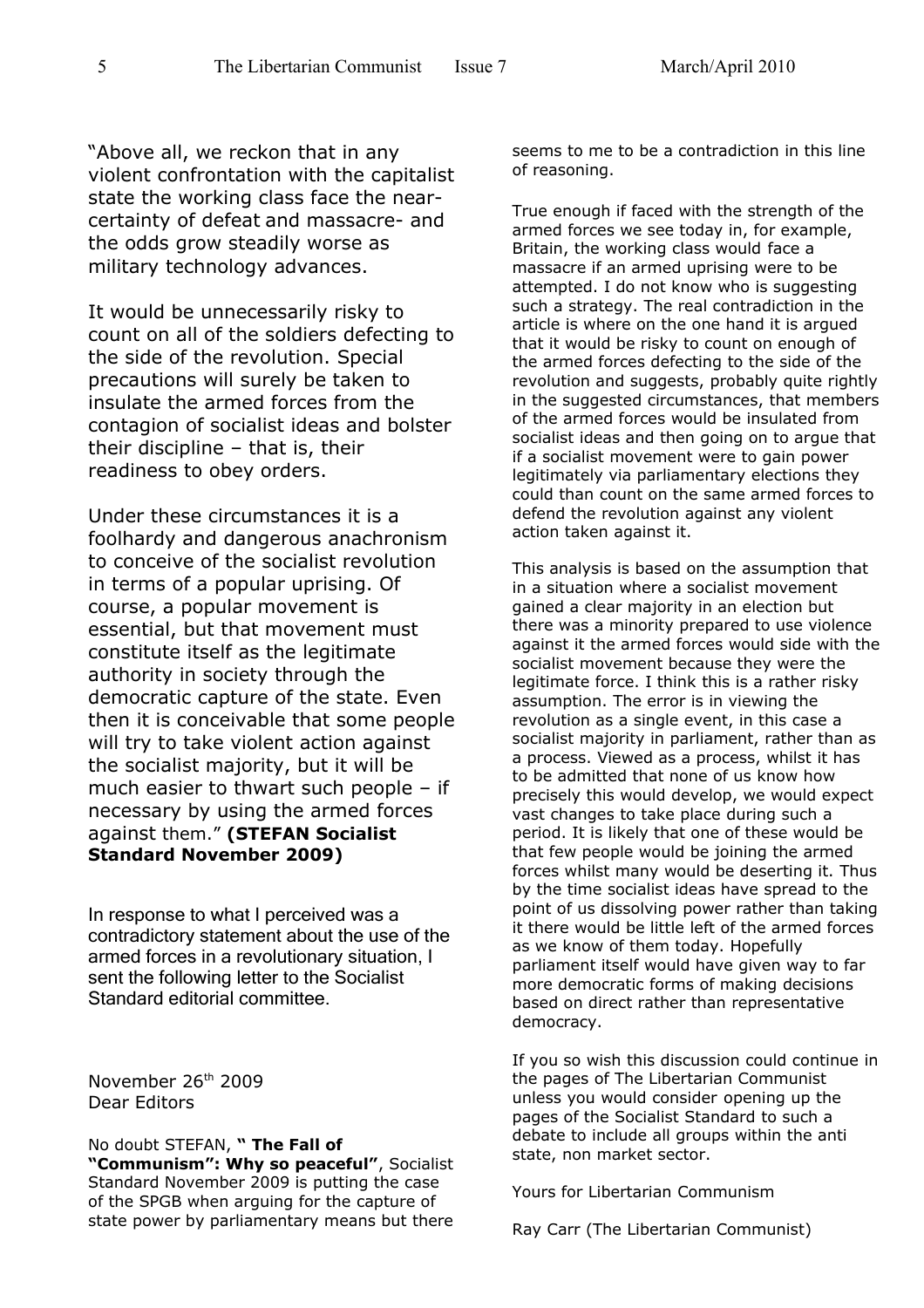Unfortunately, for reasons they did not explain, the SPGB failed to print the letter in the Socialist Standard but replied to me by personal email. As The Libertarian Communist exists to discuss such issues we are publishing their reply and invite our readers to respond to this discussion.

Thank you for your thoughtful response to Stefan's article "The Fall of Communism: why so peaceful? (Socialist Standard November 2009) It is very difficult for any of us to envisage the situation that may prevail around the time of the socialist revolution, so a great deal of uncertainty is unavoidable. Moreover the situation may evolve in different ways in different countries. So it may not be feasible to use the armed forces to thwart the socialist majority, just as it may or may not be feasible to use them on behalf of the socialist majority. Historical experience also shows that not only the armed forces of the state but also unofficial paramilitary forces may pose a physical threat to a growing socialist movement.

Generally speaking we in the World Socialist Movement believe that it would be wise for the socialist majority to assert its will officially through parliamentary and other representative institutions where they exist. However, this does NOT mean that we envisage preparation and implementation of the transition to socialism occurring solely or even mainly through such institutions. Many other institutions will not doubt play important roles, from the local up to the global level, for example, community assemblies, democratized trade unions, research networks, and reformed United Nations agencies. Direct democracy will probably be used where feasible, but it may not be feasible at all levels and in all contexts. We do not object to representative democracy in principle.

#### Any comments?

The Libertarian Communist is sent out by post or email, free of charge. We would like to thank those readers who have made donations either by money or postage stamps. Such donations help keep this discussion bulletin going and hopefully will help achieve, in time, a bigger and better publication. If you wish to make a financial contribution please make cheques payable to (World of Free Access) and send them or stamps to, C/O Ray Carr, Flat 1, 99 Princess Road, Branksome, Poole, Dorset, BH12 1BQ.

=======================================

*The movement for a free society, Socialism, Libertarian Communism, whatever term we use, is based on a class analysis of society. However do concepts such as ethics, morality, justice, play a role in this movement? Human experience of the conditions around them leads to the development of ideas and judgments of what they regard as acceptable and unacceptable. From the mainstream tradition of Scientific Socialism there was little room for such concepts. Kautsky, for example, argued that scientific socialism was about the inevitability of the development of a classless society developing due to economic laws but it cannot erect this, he argue into a moral purpose. In opposition Jean Jaures saw Marxism as the modern theoretical expression of socialism and viewed it as a moral notion, a value concept, above all it was related to the longing of humans for freedom and justice. (1)*

*[Source: Leszek Kolakowski: Main Currents of Marxism, 2 The Golden Age, Oxford University Press 198, pp.35-39]*

**The relationship between the concepts of ethics and the movement for a free society will be explored in a series of articles to appear in the next few issues of TLC. Here is the first of these.**

## **Notes on science, art and ethics 1**

## **By Lyla Byrne**

Perhaps it is possible that everything that happens could, as it is comprehended, be catalogued and discussed without using concepts of right and wrong/good and bad in a moral sense. These concepts can be regarded as human constructs. The term 'human construct' is sometimes used in a way that suggests '*merely* human construct' as if 1) constructs cannot also be described as discoveries of useful ways to understand and to communicate about reality. In connection to this: we are products of conditions than just being products of capitalism. Human evolution is pre capitalist and we have evolved as a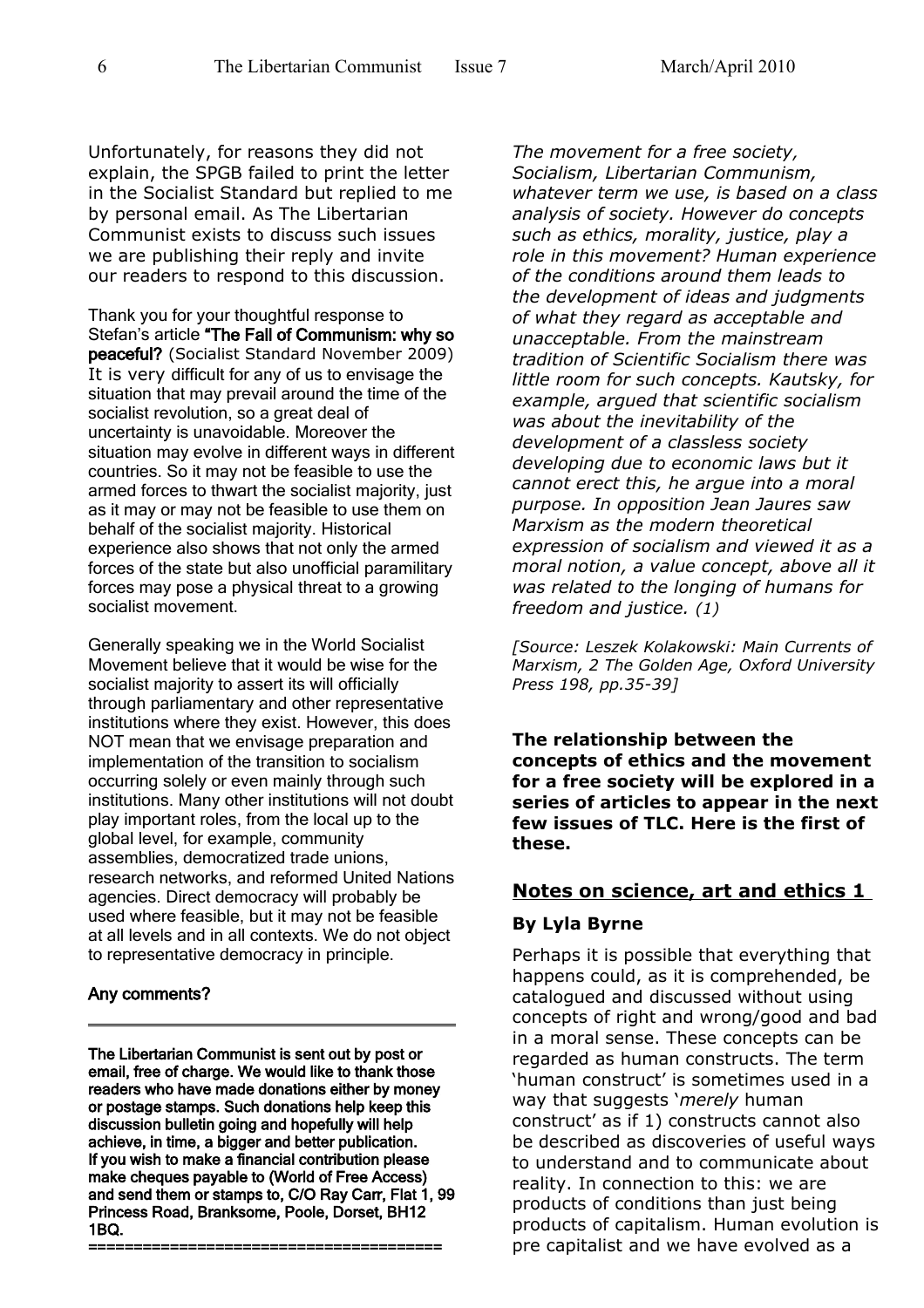social animal, and language development is mainly pre capitalist as are concept and precursors of the words for) ethics, morality and 'justice' [For more on this see:

#### <http://www.szura.org/meryn/origins.html>

 2) anything that has been made by humanity must remain questionable – so is the whole of language along with science and art in question? – Are we then questioning our concept of a catalogue and of a discussion and all our ideas about existence including democracy and socialism?? It is healthy to question things but if we doubt the truth value of all concepts then we must doubt the concept of truth, and therefore existence itself. It is a philosophical dead end, but with a chink of light in it that says 'climb through here and we can carry on thinking, feeling, talking and living with some commitment; because although we can't be sure about reality, never-the-less it *may* be there and it *may* be expressible by our language - and if it isn't, well we might as well carry on anyway as if it is, *because our sensing and expression of it seem to work!'* So we come full circle and are faced with the same work, if we care about anything, of using concepts. If we then say 'No, I just doubt *some* constructs – the concepts of morality/ethics/justice' (or as has been put forward 'just *socialist* morality/ethics/justice'), then we need a reason why we should doubt these and not others. ………And it has not just been doubted that concepts of socialist morality/ethics/justice are valid but it has been flatly denied that they are, so I presume that those who do so have some thing that they believe to be proof of this.

Is morality held particularly in question because it is particularly a matter of opinion as to what is good and bad etc.? Because it is thought of as private? So language is a construct, but we experience it functioning for us to communicate; and the concept of a catalogue, for example, has been constructed, but we experience it being useful outside of making a mental

list…………But morality is not just private either, we also experience morality in action in society. Besides which, is it not useful and necessary to have ways of describing our inner state, and in particular concerning matters of conscience? These also exist, they have causes and they have effects. [For more on this see:

<http://www.szura.org/meryn/marx.html> -which i hope to have available by April '10.]

General ideas/judgments of good and bad constantly function in a useful way, for awareness and communication of thoughts/sensations/actions [a good idea/feeling/shot] and events/things [it was a bad earthquake/school/year for tomatoes]. Moral ideas/judgments are a subset of these, specifically to do with awareness and communication of *attitudes (beliefs/ thoughts / emotions) and actions that affect the welfare of sentient life,* and as such they are equally functional and useful. It is not the point that there are disagreements about what is morally right or wrong; the point is that moral attitudes and actions take place. There is however broad agreement over large areas. Our basic morality is so much part of us that it is perhaps often taken for granted.

The criterions for accepting or rejecting conceptual constructs should surely be to do with efficiency and accuracy in understanding, developing our ideas and representing our experience (expressing ourselves, communicating). Language naturally functions to test concepts according to these criterions, as the concepts of morality/ethics/justice have been tested by use over many millenniums from when they were first conceived, and this testing has contributed to their development. This is not to say that we should only rely on this as proof of worth – but it is essential to take into account. It is also essential to take into account that the process of development continues.

The present human malaise is not due to language failing us. Ideology, political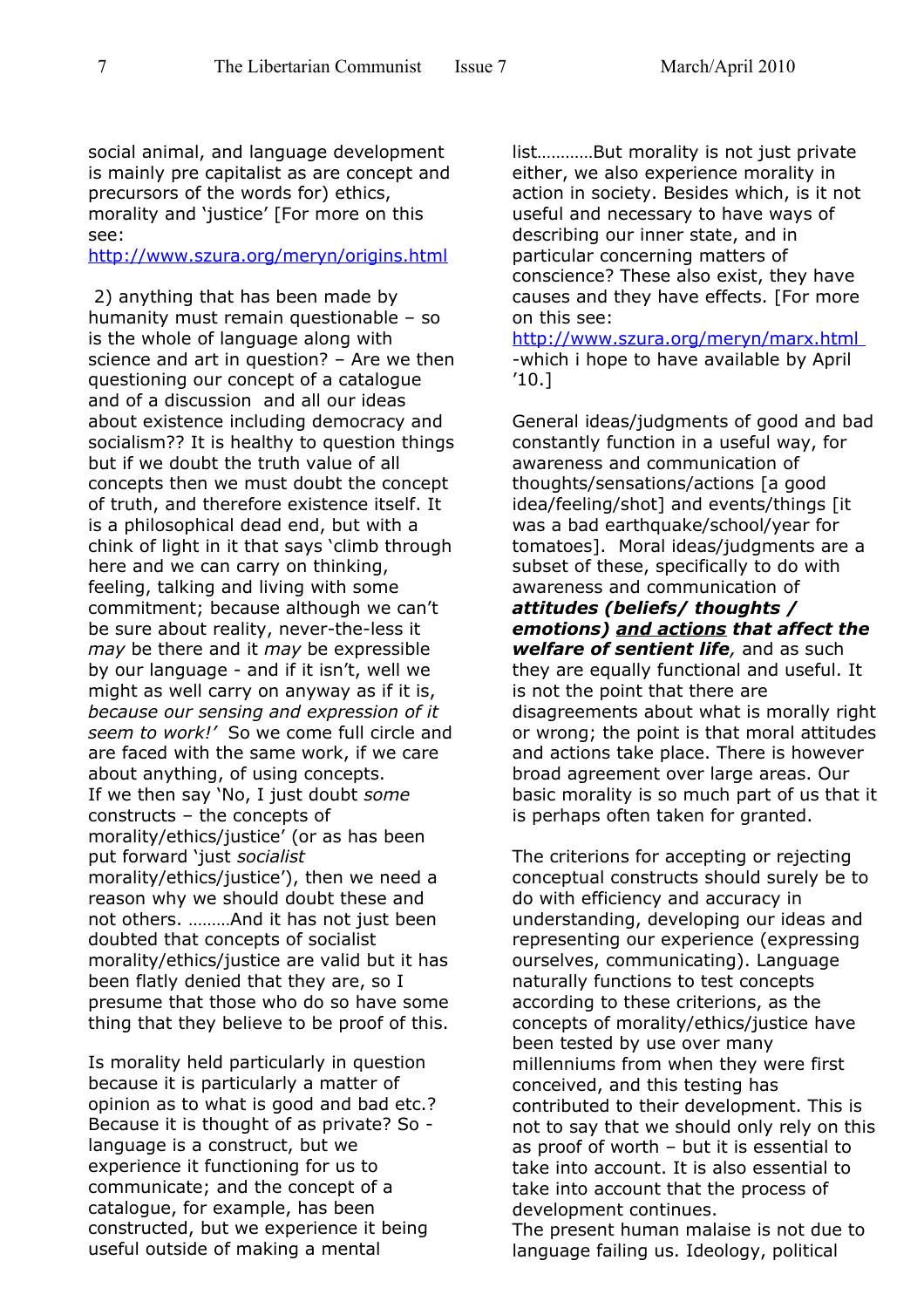structure, concepts and language originally developed together and although early cultures may not have been ideal in certain ways, they certainly were not capitalist. As for today, it is true that in any age the dominant political ideology and structure will have a powerful influence on the moral codes and language use of those who are brought up in it, but within the capitalism as a system there are different ideological movements. There is dissatisfaction with, horror at and revolt from its methods, and there are those who think and feel much the same, but believe (I think correctly) that to get rid of these methods we have to get rid of the system altogether. 'Dominant' does not mean 'only'. The inheritance of language and the innovations that we are able to invent/discover with it at least allow for, and I believe are functional in producing dissent.

The power of language has always been recognized by elements of the ruling class and efforts have been and are made to harness it. For example: Charles Pierce, advisor to William James and John Dewey, architects of Compulsory State Education in the USA wrote, in the mid 1800s:

*"Let the will of the state act, then, instead of the will of the individual. Let an institution be created which shall have for its object to keep correct doctrines before the attention of the people, to reiterate them perpetually, and to teach them to the young, having at the same time power to prevent contrary doctrines from being taught, advocated or expressed. Let all possible cause of a change of mind be removed from men's apprehension. Let them be kept ignorant, lest they should learn of some reason to think otherwise than they do. Let their passions be enlisted, so that they may regard … unusual opinions with hatred and horror. Then, let all men who reject the established belief be terrified into silence…. Let a list of opinions be drawn up to which no man of the least independence of thought can assent, and let the faithful be required to accept all these propositions in order to segregate them as radically as possible from the influence of the rest of the world."*

Attempts at such indoctrination have of course since been extended to much of the rest of the world.

Capitalism has extended itself by means of economic and military force and by indoctrination. Subsequently the ideology of capitalism has gained momentum (up to recently anyway), passed on through generations, largely accepted and supported by rulers and workers alike despite dissatisfaction with it, as the best of all possible of worlds. This is not a language problem, it is a political problem. – Nor is it a problem of people having too many concepts – but rather too few, having perhaps lost some from the past, and/or lacking access to new ideas or having ideas insufficiently developed because of the capitalist setting. As people become more aware of the situation and of how things could be different they find all the language that they need, and opinions that they held previously are reassessed in the new context. Language is adaptable and with class consciousness our concept of morality and justice adjusts.

For example, many people call for capital punishment and flogging as a solution to certain problems because they have been conditioned *by the system* to blame others *not the system*. Workers are of course also conditioned to blame themselves rather than the system – which helps to keep us self hating/depressed/addicted and generally with low self esteem and thus more easily controlled. Of course individuals and groups do have a certain amount of responsibility, but once we recognize that capitalism imposes controls, pressures, scarcity and war that are *necessary only to maintain a ruling class……………*once we realize that we can much more efficiently and enjoyably raise healthy sociable children (thus avoiding all sorts of problems), help each other with difficulties and generally create a far more abundant and safe society with common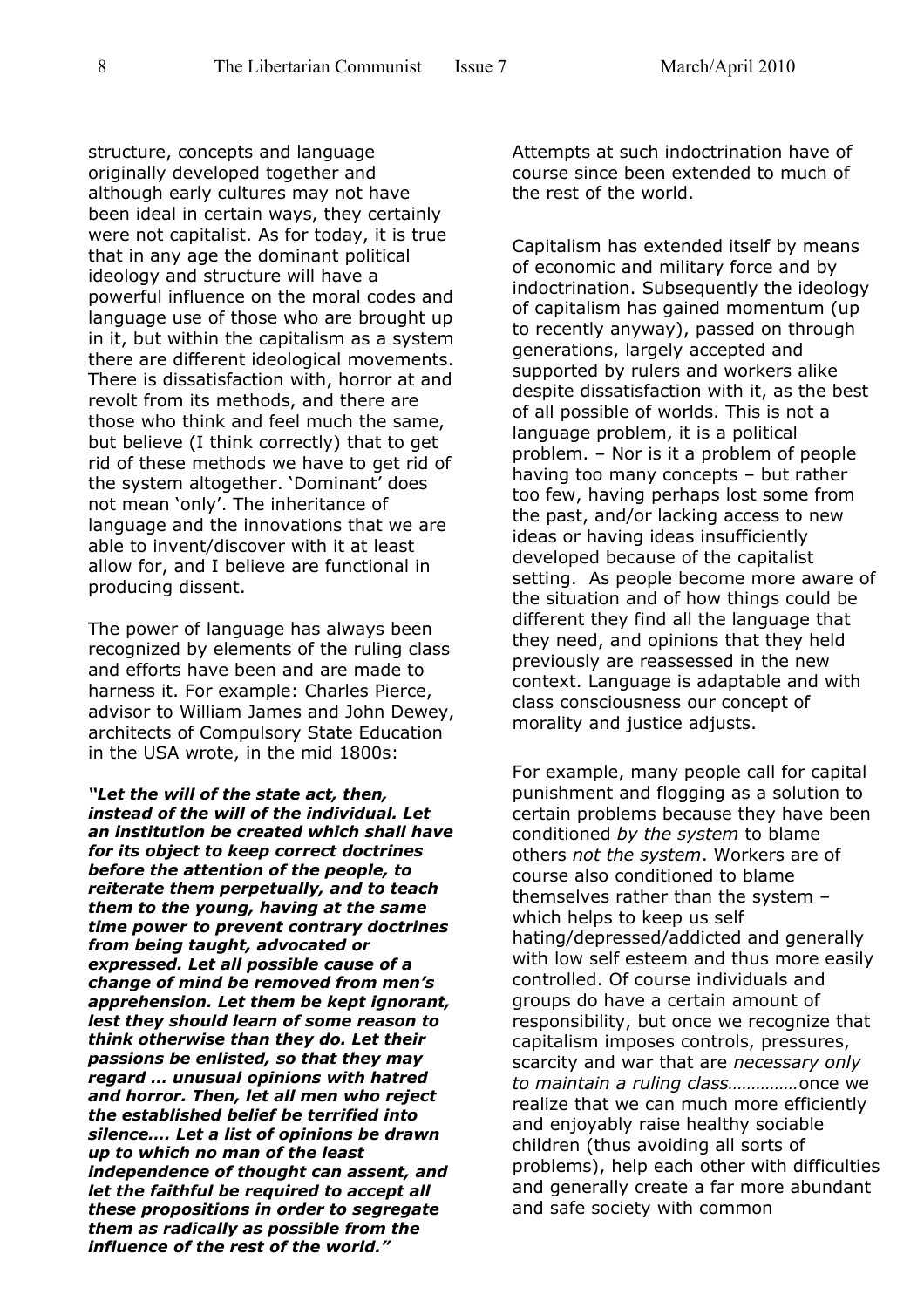ownership and by organizing ourselves democratically without leaders…………Once, to summarise, we realize that the class system harms us on a massive scale rather than helping us, our opinions about 'crime' and about our own moral worth will be profoundly and radically altered.

This will happen *because* the majority has a basic commonsense morality based on knowledge of what we need for health and well being; *because* we have a sense of true justice – not because we don't. One danger when thinking about these things is over simplification. Human beings are complex. Individuals can sustain (and pass on to their children) two or more different, and sometimes conflicting outlooks – indeed the (often repressed) conflict within is probably one of the salient features of our age. There may, for example, be a cultural heritage of prioritizing appreciation and respect for members of the community, for the community as a whole and for the life giving environment, but the priorities imposed by capitalism – and belief in capitalism as a necessary or 'safe' system may be overlaid on this. Things that are buried in the psyche and the culture, however deep, can still affect us – and tend to grow and find a way out.

If the majority only have capitalist morality, then why are those suffering from the effects of capitalism world wide calling for justice? – And why do others – including large organizations - also call for justice on their behalf? If there were only capitalist morality people would accept that they, others, other animals and the ecosystems of the planet have to suffer for the capital accumulation of a minority. People of course presently tend to cry for justice as they see it within the capitalist system – for more democracy and an 'ethical capitalism' wherein legal controls are effectively put on those who would harm the environment and go to war to increase their business empires for example, and in which financial wealth is more shared out. This is perhaps entirely due to two factors:

a) It is not yet sufficiently understood that capitalism in its nature *cannot be ethical in this way* because *that is not capitalism.* Certain companies can adopt one or more ethical practices in terms of environmental friendliness/fair trade/responsible advertising/quality products/becoming a cooperative - and the occasional reform that is beneficial to workers/animals/the environment may, after huge efforts, scrape though into law, but whilst the capitalist system remains dominant these changes will be minor in comparison to the forces of capitalism, and can be gradually eroded, watered down, got around or swiftly swept away again by financial pressures/ takeovers/ war etc. At present, despite the heroic efforts of many, the damage inflicted on human beings, other animals and the environment by the profit motive is increasing in many ways world wide.

b) It is not yet sufficiently understood how an ethical society in terms of equality, human rights and the environment can be achieved. Once people understand that the only way that they can achieve what they want is with the community autonomy of common ownership and a moneyless economy that can therefore supply directly for need rather than profit (profit which is simply to maintain a disconnected but self important ruling elite who make life much more boring, unpleasant and difficult for us) - then hopefully that is what they will work for; that will be the new justice. There is a growing anti-capitalist movement that it seems does not yet have a clear enough concept of/enough consensus about a workable alternative system. It might be said that this is at least in part due to lingering capitalist morality - but at the same time this movement is growing out of ethical grounds of a different sort; it is growing out of the recognition that the capitalist system is damaging individuals, communities and the biosphere. In other words, although there is capitalist style ethic and a capitalist justice system, this is not because there is a fault in the basic concept of ethics, morality or justice, or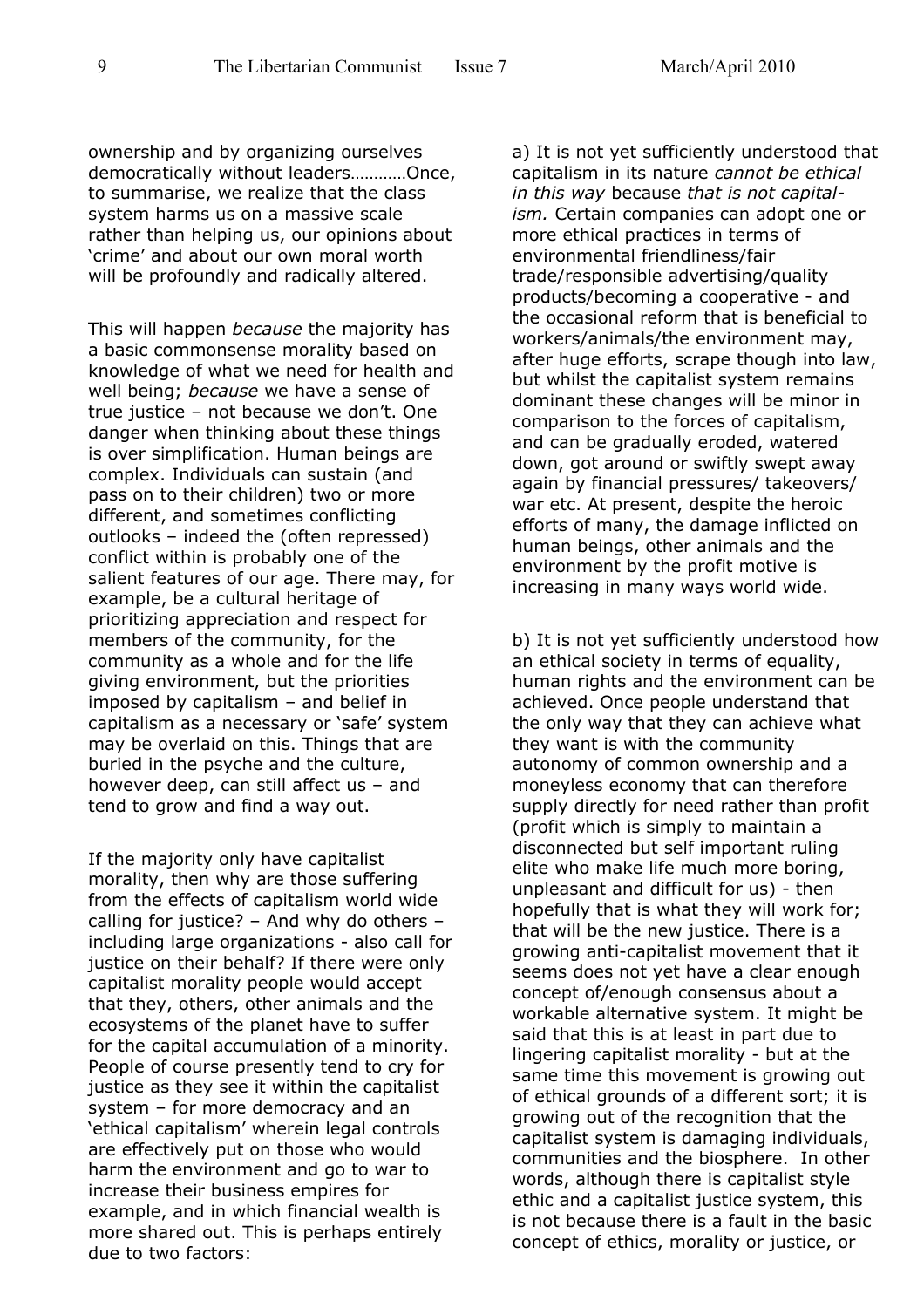because morality and justice are essentially capitalist, because these concepts can be put into other contexts.

The wholesale claiming of morality by capitalism and establishment religions to justify capitalist law to us and to make us feel bad, guilty, powerless and subservient so that we can be controlled by a ruling class is false. And we must be wary of a legacy of prejudice against concepts because of how they have been misused, *in the sense that* they have been used to deceive and to harmfully exploit. The concept of justice has been used in an unjust way *in the sense that* it has been used to support a system that gives inordinate power to a minority, which has come to hamper development where it does not pervert it, arrest it or destroy it.

Capitalism is now a direct cause of most of the suffering experienced world wide. Capitalist morality involves justifying mass starvation, and deprivation of even basic medical care when there is plenty for all; it justifies war for capital expansion, it justifies enslaving the majority to the will of a minority owning class. Characteristically capitalist justice involves unsympathetic and unforgiving harsh judgment based on false premises and often involving false accusations being held over us.

The socialist analysis exposes the truth about our situation and the potential for changing it; it reveals, or more fully reveals the context. This is done by a scientific understanding of history and economics, but also by a scientific understanding and aesthetic appreciation of human well being in every sense. Effects that capitalist conditions have on human beings and the environment are frequently exposed in socialist material as a *bad thing*; and it is scientific understanding and aesthetic appreciation of human well being in every sense that produces the will to change the economic conditions and begin a new phase of history. It is according to the criterion of

what is in our interests – *i.e. what is good for life* that capitalism is an example of a human construct that we need to get rid of as something that is active in society. We need to de-activate it. We do not do this by denying that there can be a different morality or refusing to use certain words, *but by helping to bring awareness and change. It is part of the revolution that moral concepts will be revolutionized.* 

We might be fine just cataloging and discussing things without desire, but as soon as we start having a belief that something is or even just might be better or worse for us as individuals or groups, for others, for workers or for all of us – and we actually care about this - as soon as we have such a context then the concepts of good and bad/right and wrong take part in useful understanding and expression of what are generally referred to as our ethical or moral beliefs and behaviour; our ideas about and forms of justice.

#### **Lyla Byrne**

The following was posted on the World in Common forum in January, it had previously appeared on the **moneyfree.ning.com/forum**.

#### **Crazy Comsumerism or how capitalism can drive you mad and kill you.**

"A shopaholic pensioner was crushed to death under a mountain of unopened items she was hoarding, it emerged today. Joan Cunnane, 77, who had suffered a 16 year shopping addiction, was found after police spent almost two days searching her cluttered bungalow. The spinster, a devout Catholic who lived alone, was buried alive under a 3ft deep mound of stuffed suitcases after they fell on top of her. Her home in Stockport Greater Manchester, was crammed so high with possessions that an expert search team and environmental health officer had to be called in. Miss Cunnane had to clear a 2ft wide path through her collection of brand new consumer valuables to get around her £180,000 bungalow" (Original source Daily Mail, Jan  $8<sup>th</sup> 2009$ )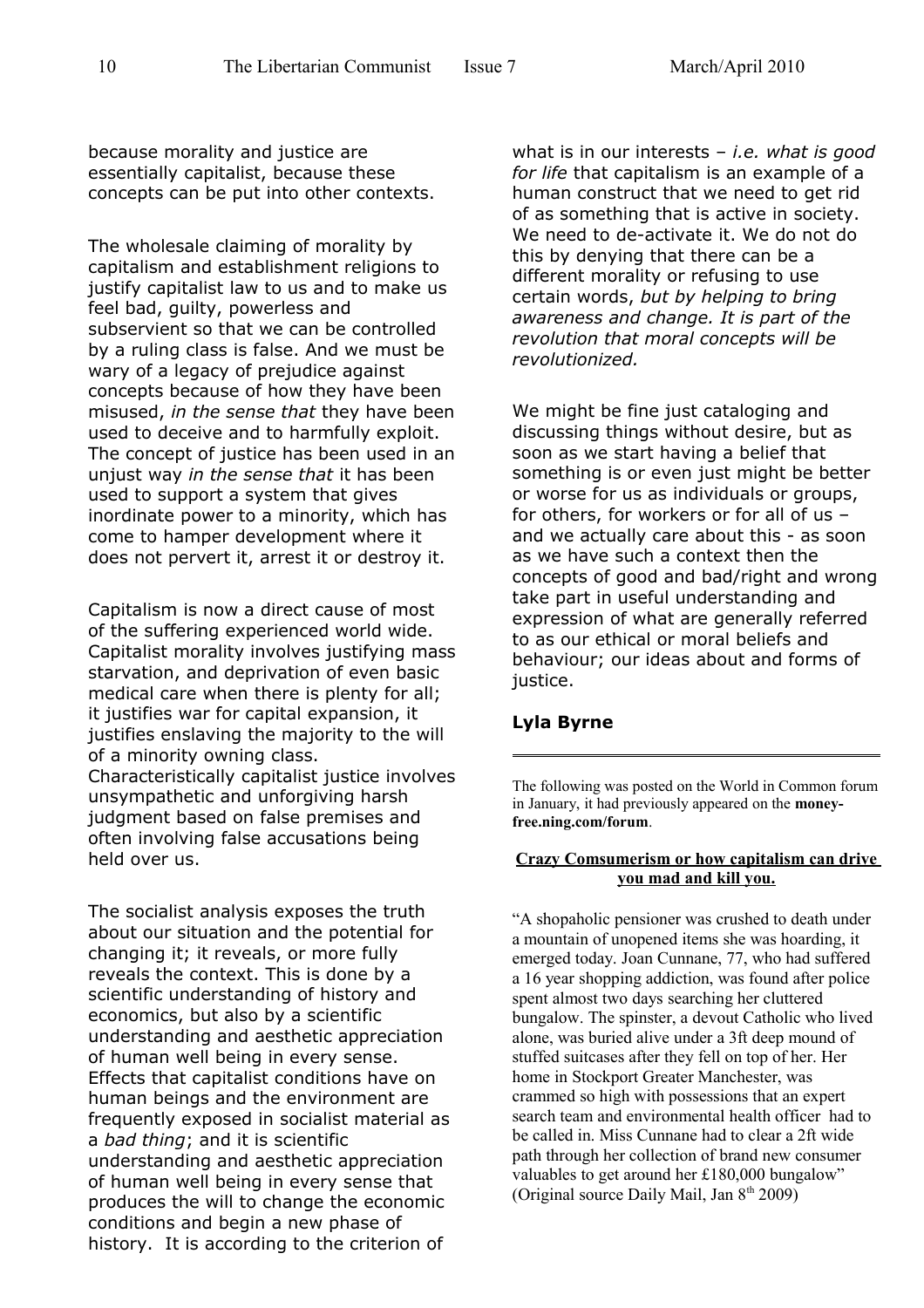From this issue, if it works okay, we are changing the section dealing with the ASNM listings so as well as giving contact information there will also be news and what is going on in the sector, meetings/activities and so on. This is likely to take up the two pages rather than just one so when necessary TLC will be 12 rather than 10 pages. So send in your news of what you've been up to and what you are planning.

#### What's Happening?

#### World Strike 2012

This is something that has been featured on the World in Common forum quite a bit. Opinions on it seem to differ from it being something completely utopian to an event that is worth publicising and supporting even if only to get our message across to greater numbers of people.

Here is what World Strike 2012 has to say.

Would you like to live in a world where money does not exist? A world where everything is free? A world without rich or poor? A civilization where all human needs are met by society working together as a whole? A world without boundaries where people live together in peace and harmony?

Because all human beings are basically socialist anarchists at heart, most people will say "yes". But, they will ask, would it be possible?

The only way for the plan to work is for the message to be spread.

Tell people about the 2012 strike for a moneyless world. If they like the idea, tell them to tell their friends. Those friends will tell others, and by the year 2012 everyone on the planet will know about the strike and decide whether they are for or against it. On that day a new moneyless system will begin which will change the world completely.

Here is the content of their flyer which they want people to distribute. This is available in a host of different languages.

#### World Strike 2012.

If you agree the abolition of money would be a fine solution to most of our problems, and that

we would create a much better system where EVERYTHING - Food and drink, clothing and housing, water, heating, education, health-care and entertainment – shall be FREE for **EVERYONE** - why not join the world-wide strike on the opening day of the Olympic Games in 2012?

The strike will begin the moment the symbolic Olympic flame is lit – the signal for all who support the abolition of money to stop work and demand a new fair world of true freedom and justice.

# WE WANT A MONEYLESS WORLD

To Contact put world strike 2012 in your search engine or get on to the World in Common forum.

#### We're all in it Together.

Class war groups from London, Leeds, Halifax, Bristol, Hereford, Norwich, Cambridge, Brighton and Southampton along with individuals from Freedom Press, Liberty and Solidarity, IWW, Anarchist Federation and others have come together to plan a campaign to coincide with the forthcoming General Election. A march is planned for March 20<sup>th</sup> on Goldsmith House, followed by a rally on March  $31<sup>st</sup>$  in Trafalgar Square to celebrate the 20<sup>th</sup> anniversary of the Poll Tax riot, raising the question which is more effective the ballot box or direct action. The campaign is due to go up a gear or two as the election draws nearer.

Meanwhile a Red and Black Co-ordination Network has been formed in London. Groups so far involved include London Solidarity, Anarchist Federations, local Camden, Whitechapel and Walthamstow groups, Autonomy and Solidarity, Queen Mary Autonomous Group and London Anarcha-Feminist Kollective. Structure will be based on a robust delegate system and the plan is to address the need for a wider combative and more effective means of supporting ongoing social struggles with the aim of making anarchist politics a real challenge to capitalism and the state. (See Freedom January  $16<sup>th</sup>$ , Page 12).